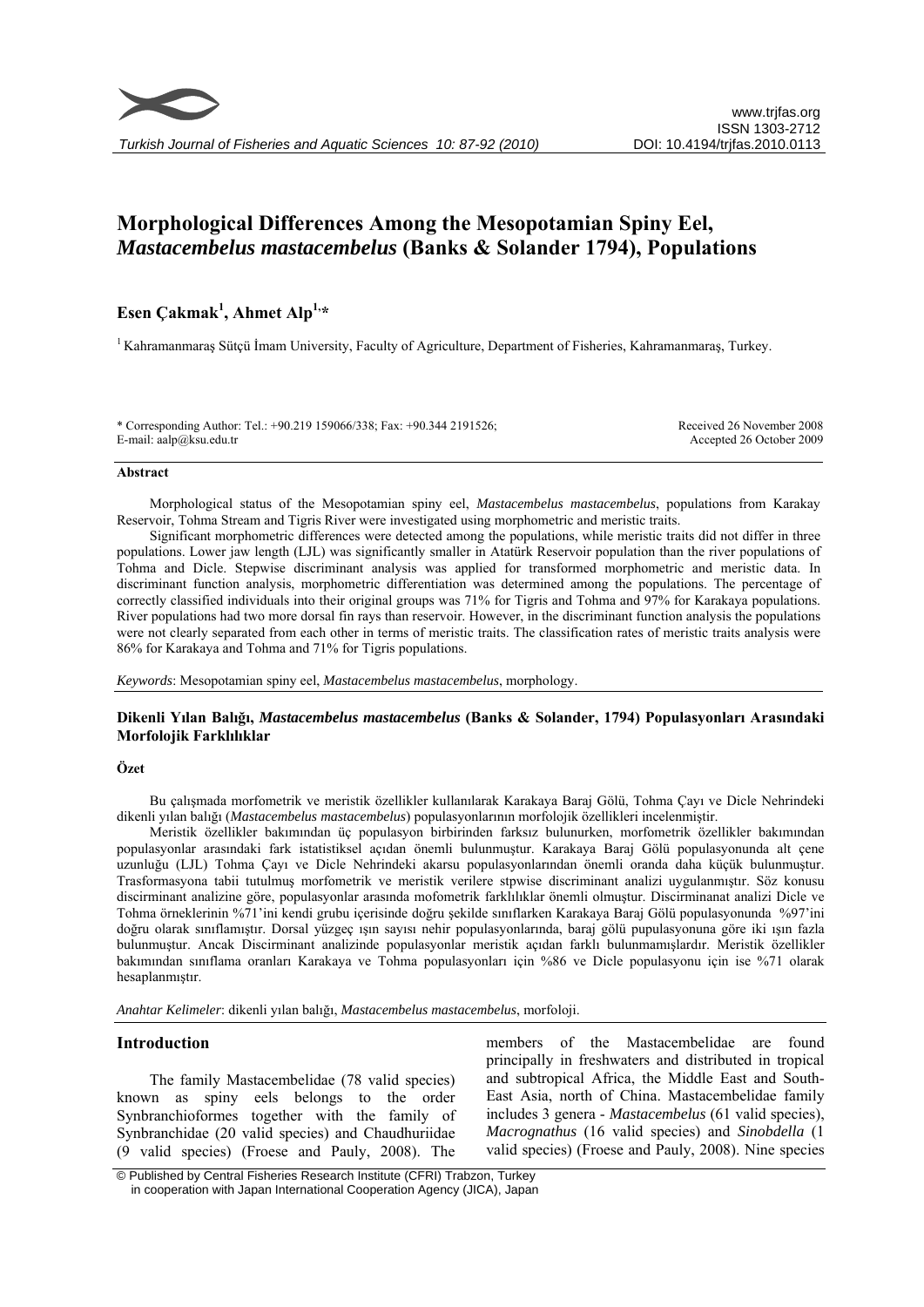of *Mastacembelus* inhabit Asian inland waters while 52 species occur in African inland waters and all the members of the *Macrognathus* inhabit Asian inland waters (Froese and Pauly, 2008). More than 70 species of spiny eels are important as food fishes (Britz, 2007). Mastacembelids can attain a maximum length of about 1 m. They are eel-like fishes and have a long series of well-separated dorsal spines and a short series of anal spines. They have also no pelvic girdle and fins (Vreven, 2005a; 2005b).

*Mastacembelus mastacembelus* occurs in the Euphrates and Tigris River basin in the Middle East, Turkey, Syria, Iraq and Iran, and it is known as Mesopotamian spiny eel due to its inhabiting area (Coad, 1996; Coad, 2006; Oymak *et al*., 2009). This species is also sole representative of the order Synbranchioformes in Turkish freshwaters and it was reported as *M. simack* (Geldiay and Balık, 1988). However, *M. mastacembelus* is accepted as valid species instead of *M. simack*, *M. halepensis* and *Ophidium simack*, because these are the synonyms. *M. mastacembelus* is a typical species of the Mastacembelidae and contains all characteristics of the family. It is an important species in the commercial fisheries in the region.

Mastacembelidae has been classified based on morphological characters (Travers, 1984; Britz, 1996; Vreven, 2005a; 2005b; Britz, 2007). Although, majority of the Mastacembelids were described morphologically, no detailed meristic and morphometric study is present on Mesopotamian spiny eel, *M. mastacembelus*. The original habitats of this species are lotic ecosystems. On the other hand, in recent years, many reservoirs have been constructed on the basins of Euphrates and Tigris Rivers, which are the main habitats of *M. mastacembelus.* However, its morphological differences between river and lacustrine populations have not been described so far. It is well known that different habitats present different ecological parameters and populations are expected to show variation in the morphological characters.

In order to determine the morphological differentiation of the fish populations, truss network or geometric methods have been used in recent years (Janhunen *et al.*, 2009; Tzeng *et al*., 2007; Turan *et al.*, 2005; Ergüden and Turan, 2005; Tzeng, 2004; Turan *et al*., 2004; Parsons *et al*., 2003; Delling, 2003; Delling, 2002; Fitzgerald *et al*., 2002; Delling *et al.*, 2000; Bookstein, 1982). Parsons *et al.* (2003) compared traditional methods (truss network) and geometric morphometrics and they reported that geometric morphometrics could be a more effective way to analyze and interpret body form, but also that traditional methods (truss network) could be relied upon to provide statistical evidence of shape differences and it could be used for distinguished two species.

The aim of this study is to identify meristic and morphometric characters of the Mesopotamian spiny eel, *M. mastacembelus*, using by truss network method and determine the differences between river and reservoir populations morphologically. These may be used to identify stocks of Mesopotamian spiny eels in the fisheries management and will also contribute to the taxonomic studies of this species.

## **Materials and Methods**

The samples of the Mesopotamian spiny eels were obtained from Karakaya Reservoir, Tohma Stream in Euphrates in Malatya-Elazığ and Tigris River in Diyarbakır. A total of 57 specimens were collected by gill nets in reservoir and electro-fishing in streams. The samples were transferred to the laboratory into 70% ethanol.

The truss network method was applied to construct a network on *M. mastacembelus* specimens (Schaefer, 1991; Bookstein, 1982). Eight landmarks determining 15 distances were chosen and measured on the body (Figure 1a). The fish were placed on their right side on acetate sheets, and the body posture and fins were conditioned into a natural position. Each landmark was taken by piercing the acetate sheet with



**Figure 1.** Morphometric measurements of *M. mastacembelus*. a) Constructing of the truss network, b) Ordinary morphometric traits.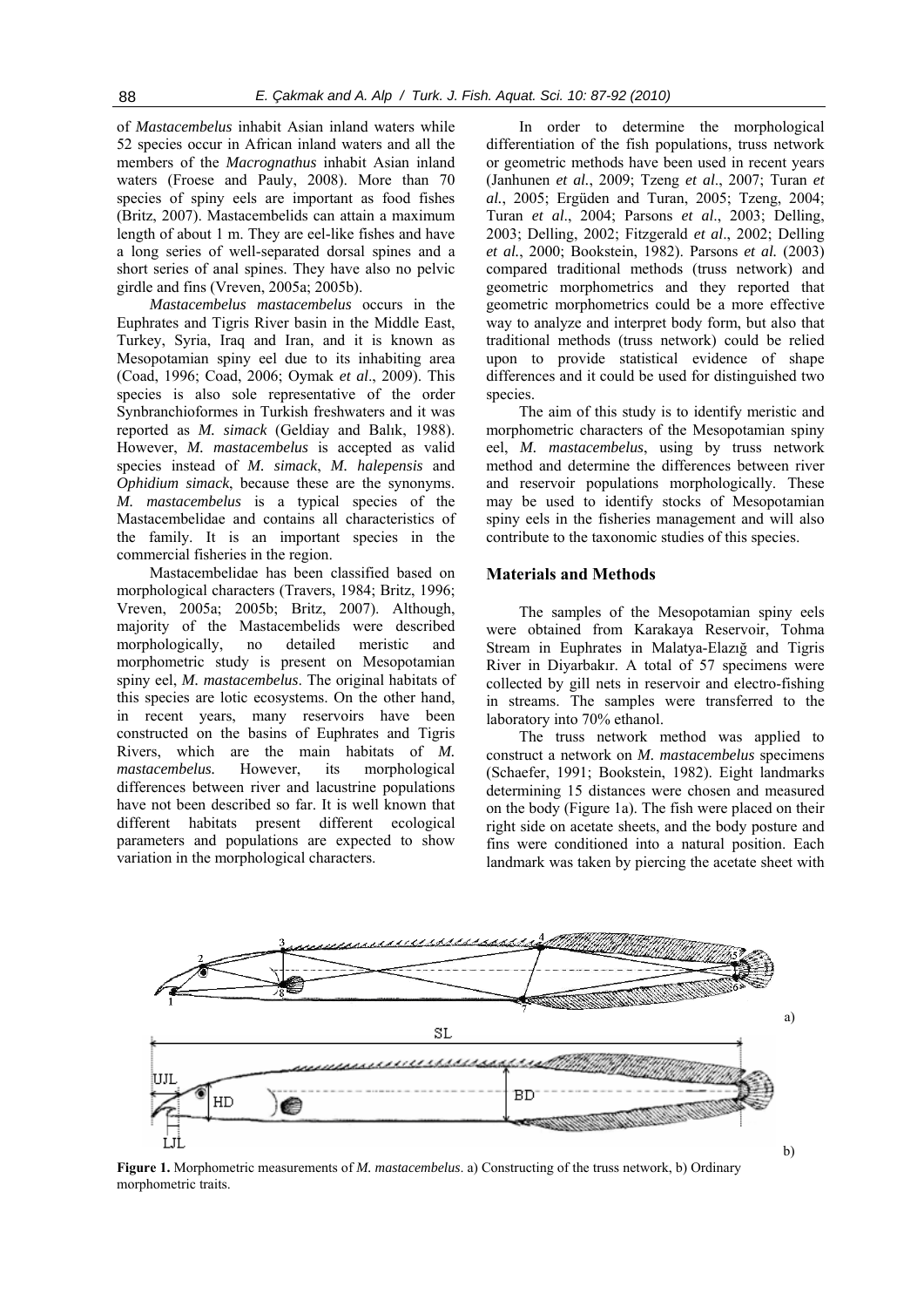a dissecting needle. In addition, upper jaw length (UJL), lower jaw length (LJL), head depth (HD), body depth (BD) and standard length (SL) were measured with digital callipers (Figure 1b). Dorsal spines (DS), anal spines (AS), dorsal fin rays (D), anal fin rays (A), caudal fin rays (C) and pectoral fin rays (P) were counted with a stereomicroscope. The number of the total vertebrae (TV), abdominal vertebrae (AV) and caudal vertebrae (CV) were also counted from the radiographs.

Morphometric measurements were submitted as the percentage of the standard length (SL) and the differences among the populations were tested by ANCOVA. Morphometric measurements and meristic counts were subjected to stepwise discriminant function analysis (DFA). The DFA was performed for allometrically transformed measurements and squarerooted counts. In order to remove the size effects on the morphometric traits, an allometric formula was applied prior to DFA (Pinheiro *et al*., 2005; Turan *et al*., 2004);

 $\rm M_{adj}\equiv\! M^*(L_s\!/\!L_o)^b$ 

Where M is the original measurement,  $M_{\text{adi}}$  is the size-adjusted measurement,  $L_0$  is the SL, and  $L_s$  is the mean SL of all fish. Parameter b was estimated for each character from the observed data as the slope of the regression of log  $M$  on log  $L_0$ , using all fish in all groups. The traits reduced the data to two orthogonal axes or discriminant functions (DF 1 and DF 2) and then plotting the individual scores of DF 1 and DF 2, the populations were visualised on the graphs. Differences of individual scores of DF1 and DF 2 among the populations were tested by ANOVA and Tukey tests. Hierarchical cluster analysis was also applied to clustering *Mastacembelus* species in terms of vertebrae. Statistic analyses were performed using SYSTAT v10.0 and SPSS v13.0.

## **Results**

Mesopotamian spiny ell specimens were significantly smaller in the Karakaya Reservoir than two rivers (Tohma and Dicle) (Table 1). There were further significant differences among the populations once SL had been controlled for using ANCOVA. The length of the lower jaw length (LJL) was significantly smaller in reservoir population. However, the length of the upper jaw length (UJL) and head depth (HD) did not differ among the populations while body depth (BD) was smaller in Tigris River population. All the measurements of the truss network significantly differed among the populations except from 3-8, 4-7, 4-8 and 7-8.

The overall degree of differences among the populations was visualized by stepwise discriminant function analysis. The variables used in the model were 3-7, 4-5, 4-7 and 5-7 in the truss network and body depth (BD). This reduced data to two significant orthogonal axes or "discriminant functions" (DF 1 and DF 2: Wilks Lambda, d.f.=42 and 68,  $P=0.0001$ ). In plotting the individual scores of DF 1 against DF 2, the populations clearly separated: the Karakaya Reservoir population on the basis of DF 1 and the two river populations on the basis of DF 2 (Figure 2a). Individual scores for each function were highly significant in the first discriminant function (ANOVA, DF 1, d.f.=2 and 54, P<0.0001). However, it was not significant in the second discriminant function (DF 2, d.f.=2 and 54,  $P > 0.005$ ). Tukey tests revealed that for DF 1 three populations were significantly different from the each other. The analysis correctly classified, 88% of the individuals on average. The classifications was 71% for Tigris, 97% for Karakaya and 71% for Tohma populations.

For the meristic traits (Table 2), dorsal (D) and pectoral (P) fin rays significantly differed in the populations. However, the other meristic traits were not significant among the populations. All the meristic traits were subjected to the discriminant function analysis and discriminant functions (DF 1 and DF 2) were not significant in the populations. In plotting the individual scores of DF 1 against DF 2, the populations have not separated clearly (Figure 2b). Discriminant function analysis for meristic traits correctly classified, 82% of the individuals on average. The classification rates were 86% for Karakaya and Tohma and 71% for Tigris populations.

#### **Discussion**

The present results demonstrated significant differences in morphometric traits among the populations of *M. mastacembelus*. This morphometric differentiation, however, was not supported by meristic traits.

In both Tigris River and Tohma Stream, the fish were of a similar and significantly larger body size than in the Karakaya Reservoir. Further to the basal differences in body size, the populations showed significant differences in a number of morphometrics. Upper jaw length (UJL), head depth (HD), body depth (BD) and the truss network measurements of 3-8, 4-7, 4-8 and 7-8 did not differ in the populations. Other morphometric traits, however, showed significant differences in three populations. Some traits are interpretable from an adaptive perspective, e.g., the thicker and longer caudal peduncle of the river populations may enhance swimming ability in fastflowing water (Neat *et al*., 2003). In the present study, caudal peduncle measurements (4-5, 5-6 and 6-7 in truss model) of Tigris River and Tohma Stream *M. mastacembelus* were higher than Karakaya Reservoir. The similar findings were reported for lake and river populations of pumpkinseeds *Lepomis gibbosus*, rock bass *Ambloplites rupestris* (Brinsmead and Fox, 2002) and *Salaria fluviatilis* (Neat *et al*., 2003). The *M.*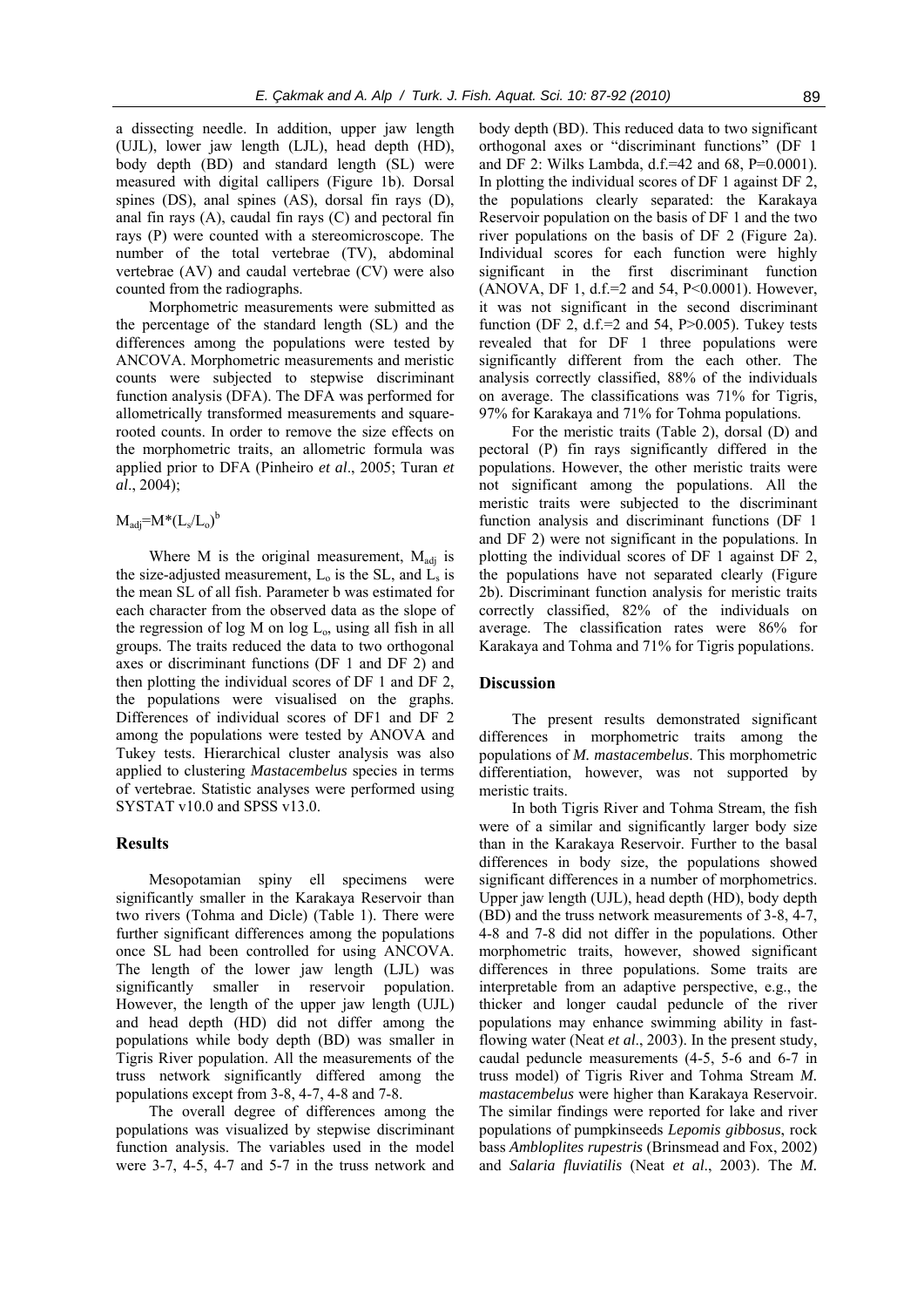|            | Karakaya (n=36)  |               | Tohma $(n=7)$     |               | Dicle $(n=14)$   |               |        |       |
|------------|------------------|---------------|-------------------|---------------|------------------|---------------|--------|-------|
|            | $X\pm SD$        | Range         | $X\pm SD$         | Range         | X±SD             | Range         | F      | Sig.  |
| <b>SL</b>  | $301.5 \pm 94.1$ | 93-461        | $617.9 \pm 103.4$ | 472-734       | $601.0 \pm 83.1$ | 425-720       | 71.93  | 0.000 |
| LJL        | $1.28 \pm 0.25$  | $0.7 - 1.9$   | $1.51 \pm 0.14$   | $1.3 - 1.7$   | $1.51 \pm 0.17$  | $1.3 - 1.9$   | 6.835  | 0.000 |
| <b>UJL</b> | $1.85 \pm 0.32$  | $1.3 - 3.2$   | $1.74 \pm 0.14$   | $1.6 - 1.9$   | $1.73 \pm 0.14$  | $1.5 - 2.0$   | 1.143  | 0.327 |
| HD         | $4.33 \pm 0.59$  | $3.3 - 6.1$   | $4.34\pm0.19$     | $4.1 - 4.7$   | $3.94 \pm 0.40$  | $3.1 - 4.5$   | 3.035  | 0.056 |
| BD         | $8.40\pm0.99$    | $6.9 - 11.2$  | $8.33 \pm 0.70$   | $7.4 - 9.2$   | $7.58 \pm 0.58$  | $6.7 - 8.6$   | 4.490  | 0.016 |
| $1 - 2$    | $5.81 \pm 0.85$  | $4.7 - 8.2$   | $4.80 \pm 0.72$   | $4.1 - 6.1$   | $4.57 \pm 0.24$  | $4.2 - 5.2$   | 16.678 | 0.000 |
| $1 - 8$    | $15.95 \pm 1.39$ | 12.1-19.4     | $14.31 \pm 1.40$  | 12.6-15.9     | $13.87 \pm 0.84$ | $12.5 - 16.0$ | 15.245 | 0.000 |
| $2 - 3$    | $14.24 \pm 0.96$ | 12.6-17.1     | $13.54\pm0.69$    | $12.4 - 14.2$ | $13.45\pm0.62$   | $12.5 - 14.7$ | 5.162  | 0.009 |
| $2 - 8$    | $11.74 \pm 1.14$ | $7.9 - 15.3$  | $10.70 \pm 1.11$  | $9.3 - 12.3$  | $10.44\pm 0.57$  | $9.4 - 11.3$  | 9.394  | 0.000 |
| $3 - 4$    | $46.08 \pm 1.69$ | 43.8-51.0     | $43.35 \pm 1.74$  | 40.6-45.9     | $44.92 \pm 2.64$ | 42.4-53.3     | 6.312  | 0.003 |
| $3 - 7$    | $43.47 \pm 1.71$ | $40.7 - 50.0$ | $40.65 \pm 2.03$  | 38.0-43.9     | $42.13 \pm 1.06$ | 40.6-43.9     | 10.526 | 0.000 |
| $3 - 8$    | $5.72 \pm 0.63$  | $4.4 - 7.0$   | $5.69 \pm 0.89$   | $4.1 - 6.9$   | $5.57\pm0.65$    | 4.56-6.93     | 0.258  | 0.773 |
| $4 - 5$    | $36.94 \pm 2.52$ | 32.9-48.9     | $40.55 \pm 1.07$  | 38.7-42.2     | $39.85 \pm 1.67$ | 35.1-41.7     | 13.505 | 0.000 |
| $4-6$      | $36.68 \pm 1.75$ | 32.3-39.8     | $40.49 \pm 0.94$  | 39.5-41.8     | $39.99 \pm 1.59$ | 36.0-41.8     | 30.138 | 0.000 |
| $4 - 7$    | $9.26 \pm 1.13$  | $6.6 - 12.2$  | $9.25 \pm 0.48$   | 8.6-9.9       | $8.60 \pm 0.58$  | $7.7 - 9.9$   | 2.470  | 0.094 |
| $4 - 8$    | $48.73 \pm 2.27$ | 40.8-53.1     | $47.68 \pm 1.33$  | 46.0-49.6     | $48.04 \pm 1.35$ | 45.8-50.3     | 1.179  | 0.316 |
| $5-6$      | $2.94 \pm 0.46$  | $1.8 - 3.8$   | $3.52 \pm 0.40$   | $3.0 - 4.3$   | $3.52 \pm 0.28$  | $3.0 - 4.2$   | 13.115 | 0.000 |
| $5 - 7$    | $40.43 \pm 1.96$ | 37.3-46.6     | $43.87 \pm 1.93$  | 41.7-47.3     | $42.55 \pm 1.46$ | 39.6-45.4     | 13.959 | 0.000 |
| $6 - 7$    | $39.91 \pm 1.44$ | 36.9-43.9     | $43.24 \pm 1.59$  | 41.7-46.3     | $41.47 \pm 2.50$ | 34.7-44.8     | 12.080 | 0.000 |
| $7 - 8$    | $45.22 \pm 2.05$ | 36.1-48.2     | $43.70 \pm 2.24$  | 40.2-46.7     | $45.20 \pm 1.30$ | 43.1-47.6     | 1.909  | 0.158 |

**Table 1.** Morphometry of *M. mastacembelus* as percent of Standard length (SL)

LJL: Lower jaw length, UJL: Upper jaw length, HD: Head depth and BD: Body depth



**Figure 2.** Morphological differences illustrated through discriminant analysis by plotting DF 1 against DF 2. a) The scores of morphometric measurements b) The scores of meristic counts.

|              | Karakaya $(n=36)$ |           | Tohma $(n=7)$  |           | Dicle $(n=14)$ |           |        |       |
|--------------|-------------------|-----------|----------------|-----------|----------------|-----------|--------|-------|
|              | $X\pm SD$         | Range     | $X\pm SD$      | Range     | $X\pm SD$      | Range     | F      | Sig.  |
| DS           | $34.12 \pm 0.6$   | $33 - 35$ | $33.7 \pm 0.4$ | $33 - 34$ | $33.9 \pm 0.7$ | $33 - 35$ | 0.318  | 0.276 |
| AS           | 3.0               | $3 - 3$   | 3.0            | $3 - 3$   | 3.0            | $3 - 3$   | ٠      |       |
| D            | $73.3 \pm 1.7$    | 70-78     | $75.5 \pm 1.2$ | 74-77     | $74.8 \pm 1.6$ | 72-78     | 7.342  | 0.002 |
| A            | $74.6 \pm 2.1$    | 70-78     | $75.8 \pm 1.7$ | 73-78     | $73.6 \pm 2.3$ | $70 - 77$ | 2.562  | 0.086 |
| C            | $18.4 \pm 0.6$    | 17-19     | $17.7 \pm 0.7$ | $17 - 19$ | $18.7 \pm 1.1$ | $16 - 21$ | 4.211  | 0.020 |
| P            | $20.3 \pm 0.8$    | 18-21     | $19.1 \pm 0.6$ | $18-20$   | $19.5 \pm 1.0$ | $18 - 21$ | 10.564 | 0.000 |
| AV           | $36.7 \pm 0.4$    | $36 - 37$ | $36.8 \pm 0.4$ | $36 - 37$ | 37.0           | 37-37     | 1.031  | 0.363 |
| <b>CV</b>    | $49.7 \pm 0.5$    | 49-51     | $50.1 \pm 0.4$ | $50 - 51$ | $49.8 \pm 0.3$ | $49 - 50$ | 3.144  | 0.051 |
| TV           | $86.5 \pm 0.7$    | 85-88     | $87.0 \pm 0.6$ | 86-88     | $86.8 \pm 0.3$ | 86-87     | 2.143  | 0.127 |
| <b>CV-AV</b> | $13.0 \pm 0.6$    | $12 - 14$ | $13.3 \pm 0.5$ | $13 - 14$ | $12.8 \pm 0.3$ | $12 - 13$ | 1.875  | 0.163 |

**Table 2.** Meristic data of *M. mastacembelus*

DS: Dorsal spine, AS: Anal spine, D: Dorsal fin ray, A: Anal fisn ray, C: Caudal fin ray, P: Pectoral fin ray, AV: Abdominal vertebrae, CV: Caudal vertebrae and TV: Total vertebrae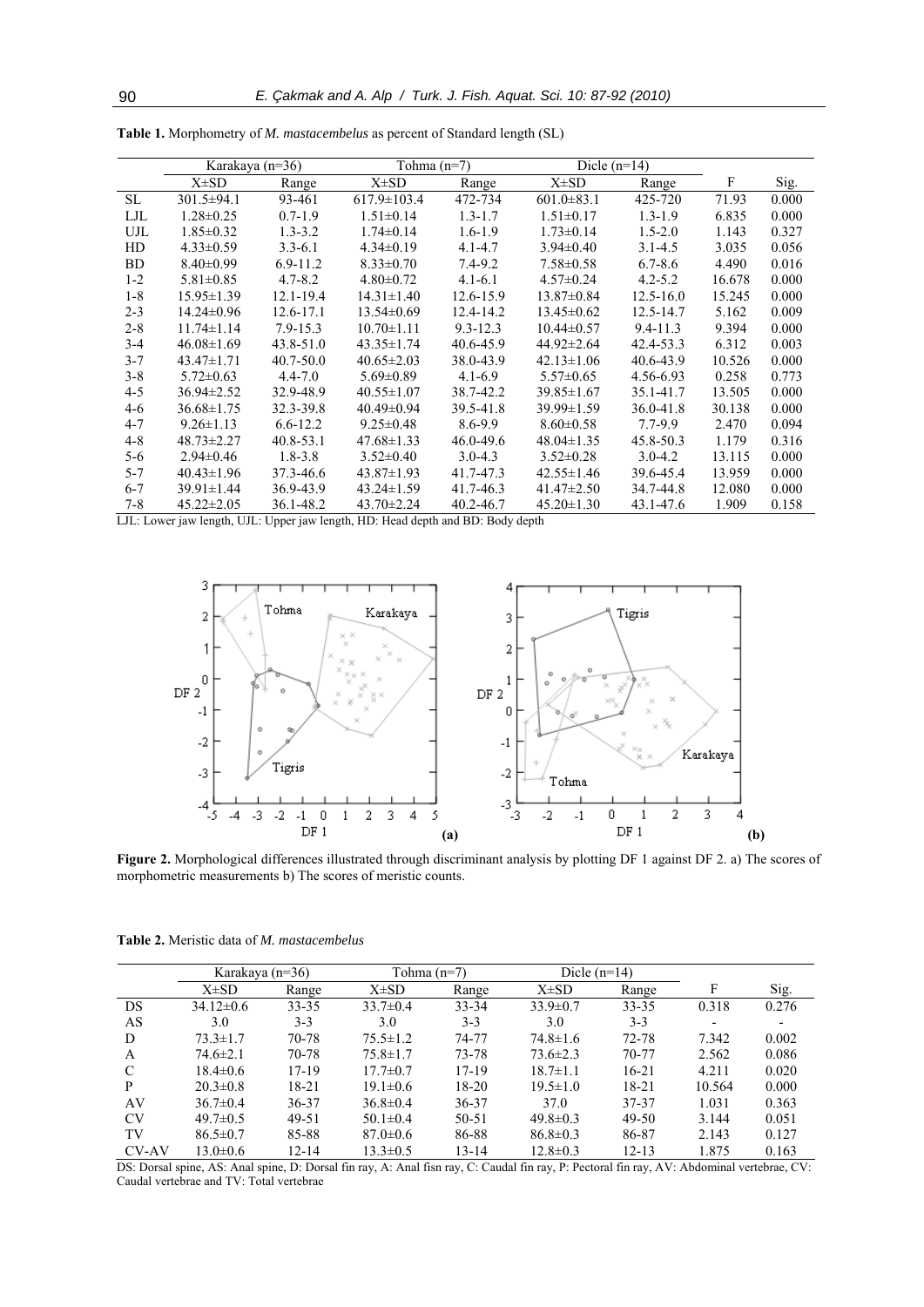*mastacembelus* from both rivers had significantly longer lower jaws than fish from the Karakaya Reservoir. The similar situation was reported for lake and river populations of *S. fluviatilis* (Neat *et al*., 2003). This could related to feeding adaptations. Body height and width characterize the overall body build, and robustness of the fish, which are of considerable importance for the swimming performance, while head morphology reflects the feeding habits of the species (Pakkasmaa, 2001).

The discriminant function analysis for morphometric traits clearly separated three *M. mastacembelus* populations. The first axis (DF1) approximated to an overall measure of body size (strongly correlated to standard length) and the second (DF2) represented a non-specific dimension of overall morphometric variance. Although, the size effects on the morphometric traits were removed by an allometric transformation, Karakaya Reservoir population located on the basis of DF 1 and other populations, however, located on the basis of DF 2.

The *M. mastacembelus* populations showed no significant differentiation in terms of meristic traits. However, both Tigris and Tohma populations had two more dorsal fin rays and one more pectoral fin ray than Karakaya Reservoir. The other meristic traits did not show any differences in three populations. Caudal fin rays varied from 16-21 in the present study and this was consistent with the results reported by Vreven (2005a). The numbers of the vertebrae were also consistent with the result of the previous study (Vreven, 2005b). The total vertebrae number of Mastacembelus varied from 63 to 104. According to hierarchical cluster analysis for the vertebrae numbers (AV, CV, TV and CV-AV) from the modified data of Vreven (2005b), the nearest species to *M. mastacembelus* were *M. armatus* and *M. marmoratus*  (Figure 3).

#### **References**

- Bookstein, F.L. 1982. Foundation of morphometrics. Annual Review of Ecology and Systematics, 13: 451- 470.
- Brinsmead, J. and Fox, M.G. 2002. Morphological variation between lake- and stream-dwelling rock bass and pumpkinseed populations. Journal of Fish Biology, 61: 1619–1638.
- Britz, R. 1996. Ontogeny of ethmoidal region and hyopalatine arch in *Macrognathus pancalus* (Percomorpha, Mastacembeloidei), with critical



Figure 3. Dendrogram of hierarchical cluster analysis for the vertebrae numbers (AV, CV, TV and CV-AV) of *Mastacembelus* species. Bold letters indicate the present study and the other were modified from Vreven (2005a).